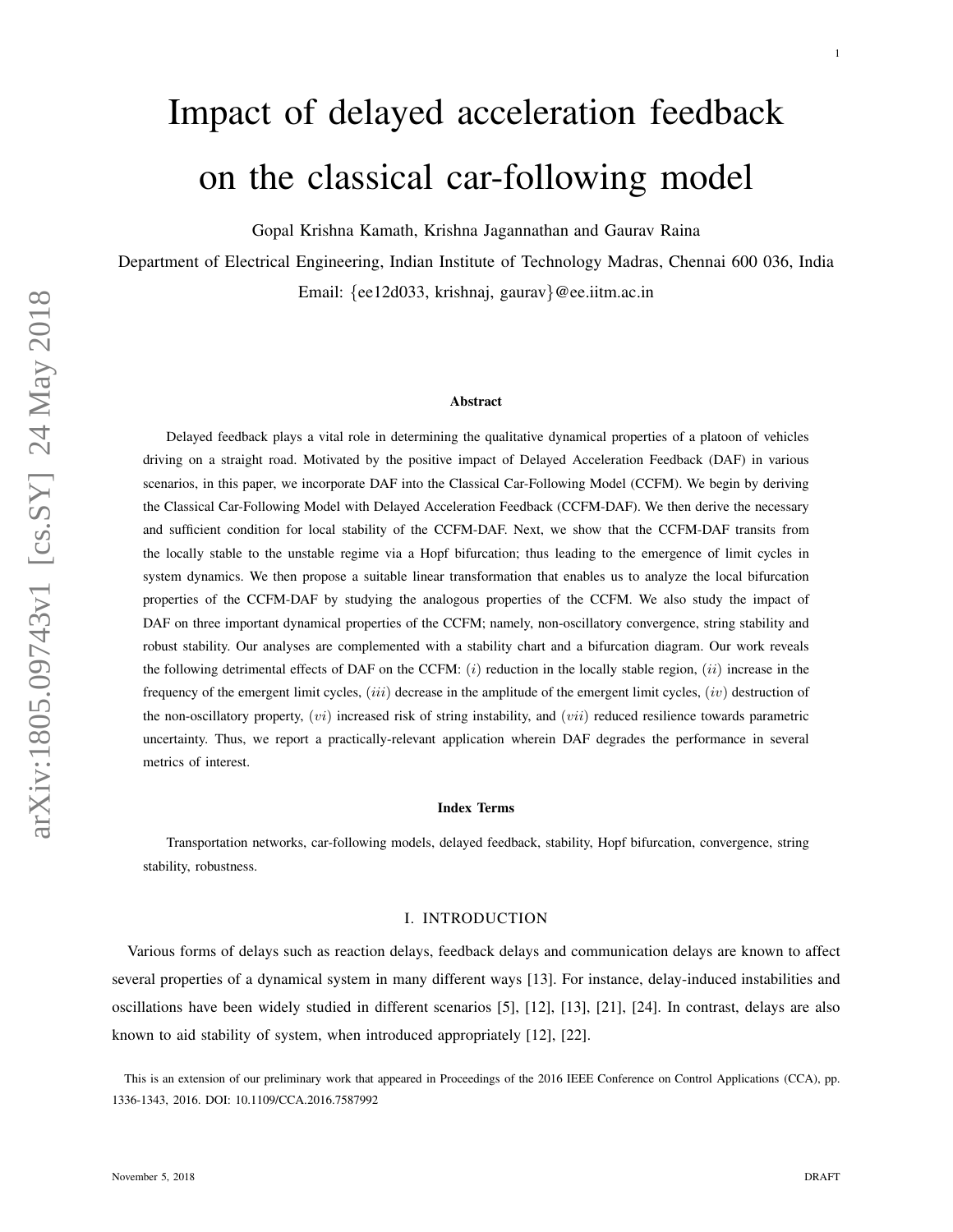In the context of car-following models – a class of dynamical systems used to describe vehicular motion – reaction delays usually have a detrimental effect. Specifically, increasing the reaction delay is known destabilize the resulting traffic flow [5], [7], [9]. Specifically, Kamath *et al.* [5] showed that an increase in the reaction delay can lead to peculiar phenomenon known as a 'phantom jam' [1], [3] – the emergence of back-propagating congestion waves in motorway traffic, seemingly out of nowhere. In contrast, Ge *et al.* [12] showed that a specific car-following model (the Optimal Velocity Model [15]) became more resilient towards reaction and communication delays with the use of Delayed Acceleration Feedback (DAF) signal. Motivated by this, in this paper, we investigate the impact of DAF on the qualitative dynamical properties of a platoon of vehicles traversing a straight road with no overtaking. Specifically, we analyze the effects of DAF on the Classical Car-Following Model (CCFM) [7].

## *A. Related work on car-following models and DAF*

Car-following models are a class of dynamical models that describe the temporal evolution of the position, velocity and acceleration of each vehicle in vehicular platoons. Chandler *et al.* [17] and Herman *et al.* [19] were some of the earliest to study the stability aspects of car-following models. Our work builds on the CCFM proposed in the pioneering work by Gazis *et al.* [2]. Several related models have been analyzed in [2], [4], and [17]. Wilson *et al.* [18] provide an exposition of linear stability analysis in the context of car-following models.

The above works predominantly make use of transform techniques to derive conditions for stability. In contrast, Zhang *et al.* [24] and some of the references therein, treat the issue of stability from a dynamical systems perspective. From this viewpoint, Kamath *et al.* [5] proved that a version of the CCFM loses stability via a Hopf bifurcation. This, in turn, leads to the emergence of limit cycles (isolated closed orbits in phase space), which manifest as back-propagating congestion waves in motorway traffic.

Acceleration and DAF signals have been studied in many different applications [10], [22], [23]. Specifically, in the context of human postural balance, Insperger *et al.* [22] proposed a Proportional Derivative Acceleration (PDA) controller, which makes use of DAF. Therein, the authors numerically establish the superiority of the PDA over the classical proportional derivative controller. This motivated Ge *et al.* [12] to make use of a variant of the PDA controller in the context of stabilizing a platoon of vehicles. To that end, the authors make use of appropriatelyplaced connected cruise control vehicles running the OVM. Therein, Ge *et al.* numerically showed that the PDA controller could increase the resilience of the system to reaction and communication delays.

Motivated by the work of Ge *et al.*, Kamath *et al.* incorporated the DAF in a version of the CCFM (called the RCCFM – Reduced Classical Car-Following Model) [6]. In contrast to the literature, it was *analytically* shown that DAF had a *detrimental* effect of stability of the RCCFM. In this paper, we extend the results of [6] to the CCFM, in addition to studying the effects of DAF on three additional important properties; namely, non-oscillatory convergence, string stability and robust stability.

#### *B. Our contributions*

Our contributions can be summarized as follows.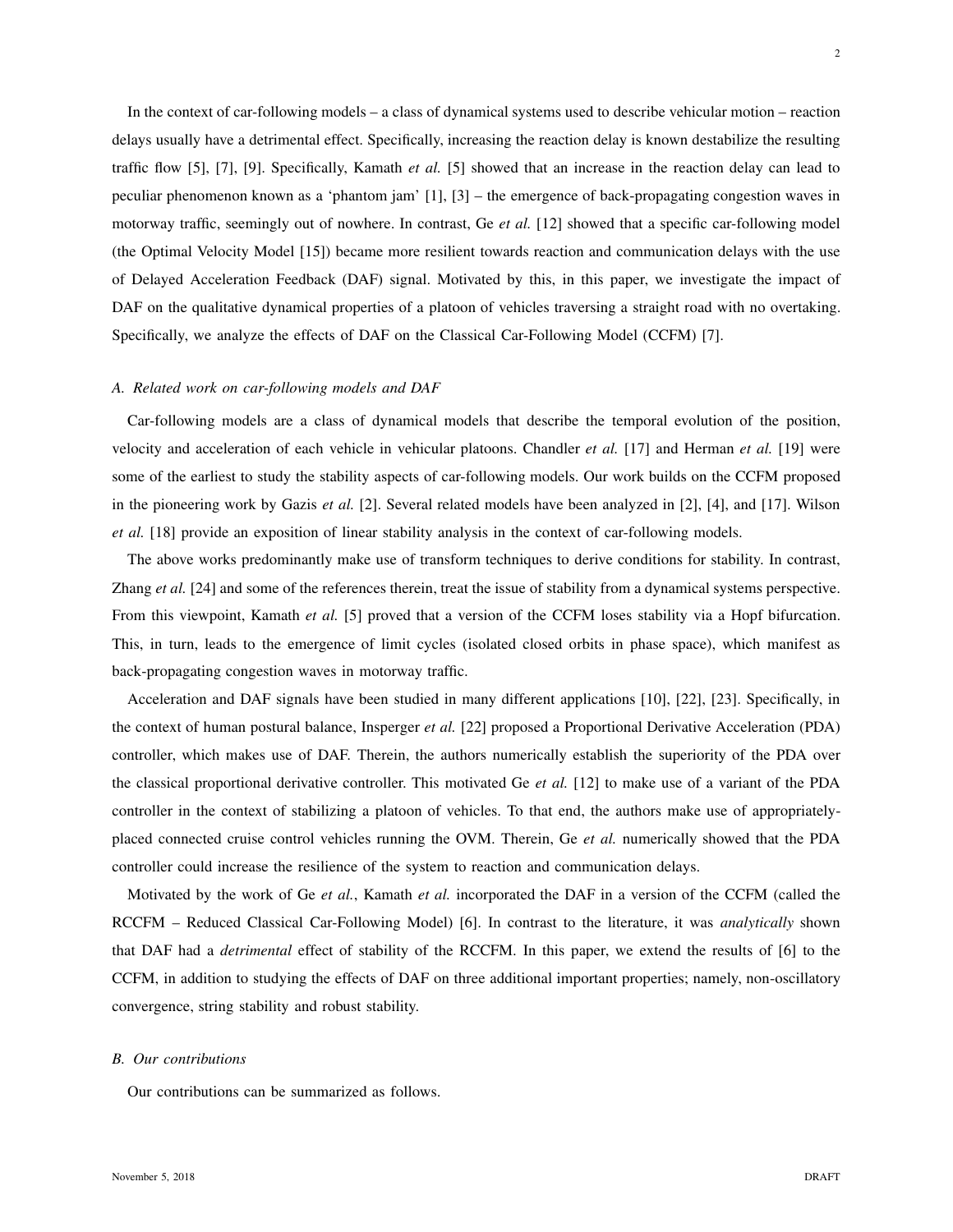- (1) We derive the necessary and sufficient condition for local stability of the Classical Car-Following Model with Delayed Acceleration Feedback (CCFM-DAF) – a model derived by incorporating DAF in the CCFM. From the resulting analysis, we show that DAF shrinks the locally stable region of the CCFM.
- (2) We analytically prove that the CCFM-DAF also undergoes a Hopf bifurcation, thus resulting in the emergence of limit cycles in system dynamics. This shows that DAF preserves the manner in which the CCFM loses stability. We also show that DAF increases the frequency of the emergent limit cycles.
- (3) We use a suitable linear transformation to deduce the type of Hopf bifurcation and the asymptotic orbital stability of the emergent limit cycles of the CCFM-DAF by analyzing the CCFM. That is, we provide a method to study local bifurcation properties of the CCFM-DAF by studying the analogous properties of the CCFM instead. This is of significance since the CCFM-DAF is governed by a system of neutral functional differential equations, whereas the CCFM is governed by a system of retarded functional differential equations, which are relatively easier to analyze.
- (4) We show that DAF destroys the non-oscillatory property of the CCFM's solutions. This, in turn, means that achieving smooth traffic flow for the CCFM-DAF is impossible due to the presence of jerky vehicular motion.
- (5) We derive a sufficient condition for string stability of the CCFM-DAF. We show that, with increase in the DAF signal strength, the corresponding region for string stability vanishes.
- (6) We derive a necessary condition for robust stability of the CCFM-DAF to parametric uncertainties. We then show that the CCFM-DAF loses its resilience to parametric uncertainty as the DAF signal strength is increased.
- (7) And lastly, we numerically show that DAF decreases the amplitude of limit cycles. Thus, on the boundary of stability, DAF may result in fast and short jerks in vehicular motion.

Thus, this paper reports a practically-relevant application wherein DAF is analytically shown to degrade the performance in several measures of interest.

The remainder of this paper is organized as follows. In Section II, we present the scenario for our work, briefly describe the CCFM, and also derive the CCFM-DAF. In Section III, we study the impact of DAF on local stability of the CCFM and also its loss of local stability. In Sections IV, V and VI, we study the effect of DAF on non-oscillatory convergence, string stability and robust stability of the CCFM. In Section VII, we present a numerically-constructed bifurcation diagram, and conclude this paper in Section VIII.

## II. MODELS

In this section, we first describe the scenario for our work. We then briefly describe the CCFM. Finally, we derive the CCFM-DAF, which we study in the remainder of this paper.

## *A. The setting*

In this paper, we assume a platoon of  $N + 1$  self-driven vehicles traveling on an infinitely long, single-lane road without overtaking. We assume that each vehicle is well modeled by a point, *i.e.,* they have no length. The lead vehicle is indexed 0, the vehicle behind it by 1, and so forth. The acceleration of each vehicle is updated depending on a combination of its position, velocity and acceleration and also those of the vehicle directly ahead. We use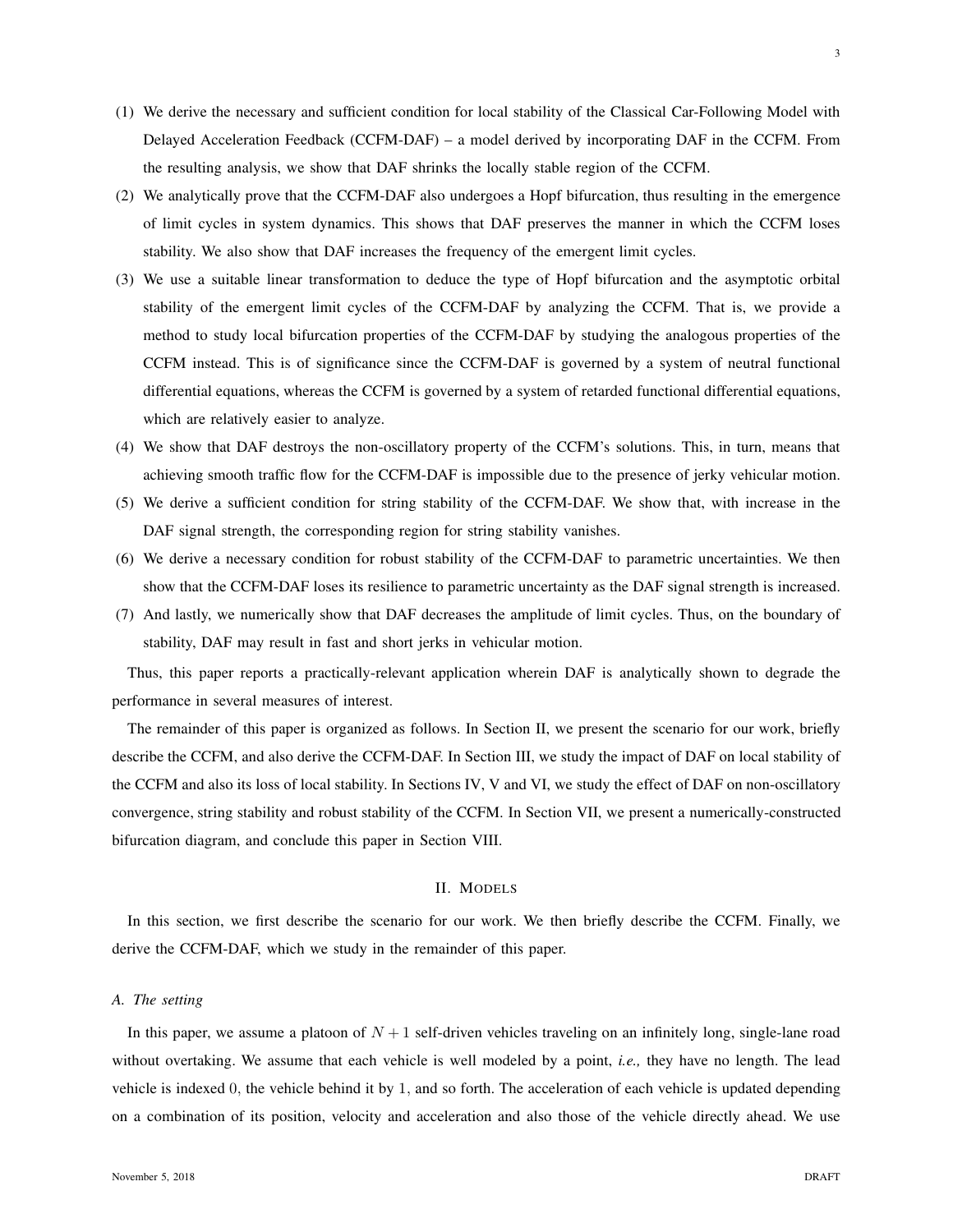$x_i(t)$  to denote the position of the  $i^{th}$  vehicle at time t. Hence, by standard convention, its velocity and acceleration at time t will be denoted by  $\dot{x}_i(t)$  and  $\ddot{x}_i(t)$  respectively. We assume that the dynamics of the lead vehicle are known. That is, we assume that the variation in the acceleration and the velocity of the lead vehicle. In particular, we consider only those leader profiles that converge, in finite time, to  $\ddot{x}_0 = 0$  and  $\dot{x}_0 < \infty$ ; that is, there exists a finite  $T_0$  such that  $\ddot{x}_0(t) = 0$ ,  $\dot{x}_0(t) = \dot{x}_0$ ,  $\forall t \geq T_0$ . We use the terms "driver" and "vehicle" interchangeably. We also use SI units throughout.

#### *B. The Classical Car-Following Model (CCFM)*

The update equations for the CCFM are given by [2]

$$
\ddot{x}_i(t) = \alpha_i \frac{(\dot{x}_i(t))^m (\dot{x}_{i-1}(t-\tau) - \dot{x}_i(t-\tau))}{(x_{i-1}(t-\tau) - x_i(t-\tau))^l},
$$
\n(1)

for  $i \in \{1, 2, \dots, N\}$ . Here,  $\alpha_i > 0$  represents the  $i^{th}$  driver's sensitivity coefficient. Also,  $m \in [-2, 2]$  and  $l \in \mathbb{R}_+$ are model parameters that contribute to the non-linearity.

Following [7], we set  $y_i(t) + b_i = x_{i-1}(t) - x_i(t)$  and  $v_i(t) = \dot{y}_i(t) = \dot{x}_{i-1}(t) - \dot{x}_i(t)$ . We also account for the delay in the self-velocity term, as in [7]. Thus, system (1) becomes:

$$
\dot{v}_i(t) = \beta_{i-1}(t - \tau_{i-1})v_{i-1}(t - \tau_{i-1}) - \beta_i(t - \tau_i)v_i(t - \tau_i),
$$
  
\n
$$
\dot{y}_i(t) = v_i(t),
$$
\n(2)

.

for  $i \in \{1, 2, \dots, N\}$ . Here,

$$
\beta_i(t) = \alpha_i \frac{(\dot{x}_0(t) - v_0(t) - \dots - v_i(t))^m}{(y_i(t) + b_i)^l}
$$

Here,  $b_i$  denotes the desired equilibrium separation of the  $i^{th}$  vehicle, and  $y_i(t) + b_i$  represents the separation between vehicles  $i - 1$  and i at time t. Thus,  $y_i(t)$  denotes the variation of the headway about its desired values  $b_i$ , at time t. Further,  $v_i(t)$  corresponds to the relative velocity of the  $i^{th}$  vehicle with respect to the  $(i-1)^{th}$  vehicle at time t. Note that  $y_0$ ,  $v_0$ ,  $\alpha_0$  and  $\tau_0$  are dummy variables introduced for notational brevity, all of which are set to zero. We emphasize that  $y_0$  and  $v_0$  are *not* state variables.

#### *C. The Classical Car-Following Model with Delayed Acceleration Feedback (CCFM-DAF)*

We now derive the CCFM-DAF, obtained by incorporating DAF in the evolution equations of the CCFM. We begin with (1) and introduce a delayed acceleration term, similar to [22], to obtain

$$
\ddot{x}_i(t) = \alpha_i \frac{(\dot{x}_i(t))^m (\dot{x}_{i-1}(t-\tau) - \dot{x}_i(t-\tau))}{(x_{i-1}(t-\tau) - x_i(t-\tau))^l} + \gamma \ddot{x}_i(t-\tau),
$$
\n(3)

for  $i \in \{1, 2, \dots, N\}$ . Here,  $\gamma > 0$  captures the sensitivity towards delayed acceleration. Transforming (3) similar to the CCFM, accounting for the heterogeneity in reaction delays and sensitivity coefficients, and re-arranging the terms, we obtain the following system:

$$
\dot{v}_1(t) - \gamma_1 \dot{v}_1(t - \tau_1) = \ddot{x}_0(t) - \gamma_1 \ddot{x}_0(t - \tau_1) - \beta_1(t - \tau_1)v_1(t - \tau_1),
$$
  
\n
$$
\dot{v}_k(t) - \gamma_k \dot{v}_k(t - \tau_k) = \beta_{k-1}(t - \tau_{k-1})v_{k-1}(t - \tau_{k-1}) - \beta_k(t - \tau_k)v_k(t - \tau_k),
$$
\n(4)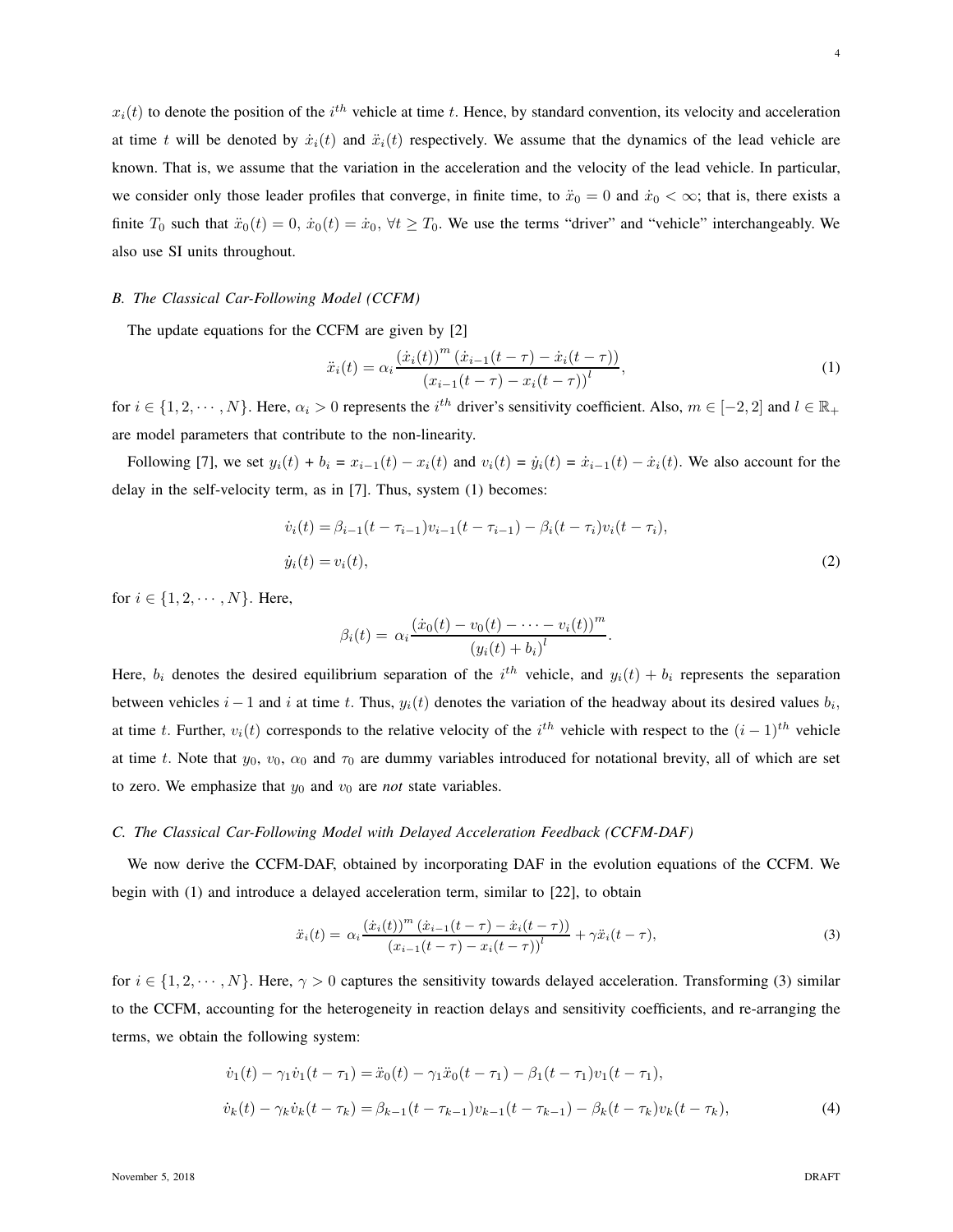for  $k \in \{2, 3, \dots, N\}$  and  $\beta_i(t)$  as in the CCFM. We refer to system (4) as the Classical Car-Following Model with Delayed Acceleration Feedback (CCFM-DAF). Note that system (4) is a system of neutral functional differential equations [13, Section 2.7], since the highest order derivative of the state variable is delayed. Also note that the delay incurred while sensing the acceleration signal is negligible. However, to keep the analysis general, we do not make use of any approximations.

#### III. THE HOPF BIFURCATION

Hopf bifurcation [13] is a phenomenon wherein a dynamical system loses stability due to a pair of conjugate eigenvalues crossing the imaginary axis in the Argand plane. Mathematically, a Hopf bifurcation analysis is a rigorous way of proving the emergence of limit cycles in non-linear dynamical systems.

In this section, study the bifurcation properties of the CCFM-DAF. We begin by linearizing the CCFM-DAF described by (4). We then derive the necessary and sufficient condition for local stability of the CCFM-DAF. We then show that the transversality condition of the Hopf spectrum [13, Chapter 11, Theorem 1.1] holds for the CCFM-DAF. Thus, we conclude that the CCFM-DAF loses local stability via a Hopf bifurcation, thereby leading to the emergence of limit cycles in system dynamics. We then use a suitable linear transformation to obtain insight into local bifurcation properties of the CCFM-DAF by analyzing the CCFM. This provides a way of analyzing a class of neutral functional differential equations by analyzing the associated retarded functional differential equation.

## *A. Transversality condition of the Hopf spectrum*

We begin by linearizing system (4) about a desired equilibrium. To that end, note that  $v_i^* = 0$ ,  $y_i^* = 0$ ,  $i =$  $1, 2, \dots, N$  is an equilibrium for system (4). Linearizing system (4) about this equilibrium, and setting the leader's profile to zero, we obtain

$$
\dot{v}_i(t) = \beta_{i-1}^* v_{i-1}(t - \tau_{i-1}) - \beta_i^* v_i(t - \tau_i) + \gamma_i \dot{v}_i(t - \tau_i),
$$
  

$$
\dot{y}_i(t) = v_i(t),
$$

for  $i \in \{1, 2, \dots, N\}$ . Here,  $\beta_i^* = \alpha_i(\dot{x}_0)^m / (b_i)^l$  denotes the equilibrium coefficient for the  $i^{th}$  vehicle. Note that, in the vicinity of the equilibrium, the evolution of  $v_i$  does not depend on  $y_i$ . Hence, similar to [7], we drop the variables  $\{y_i\}_{i=1}^N$ . Thus, we obtain

$$
\dot{v}_i(t) = \beta_{i-1}^* v_{i-1}(t - \tau_{i-1}) - \beta_i^* v_i(t - \tau_i) + \gamma_i \dot{v}_i(t - \tau_i),
$$
\n(5)

for  $i \in \{1, 2, \dots, N\}$ . These equations can be succinctly written using matrix representation as

$$
\dot{s}(t) = \sum_{k=1}^{N} (A_k s(t - \tau_k) + B_k \dot{s}(t - \tau_k)),
$$
\n(6)

where  $s(t) = [v_1(t) \ v_2(t) \ \cdots \ v_N(t)]^T$  and  $A_k, B_k \in \mathbb{R}^{N \times N} \ \forall k$ . In fact, for  $k \in \{1, 2, \cdots, N\}$ ,

$$
(B_k)_{ij} = \begin{cases} \gamma_k, & i = j = k, \\ 0, & \text{otherwise.} \end{cases}
$$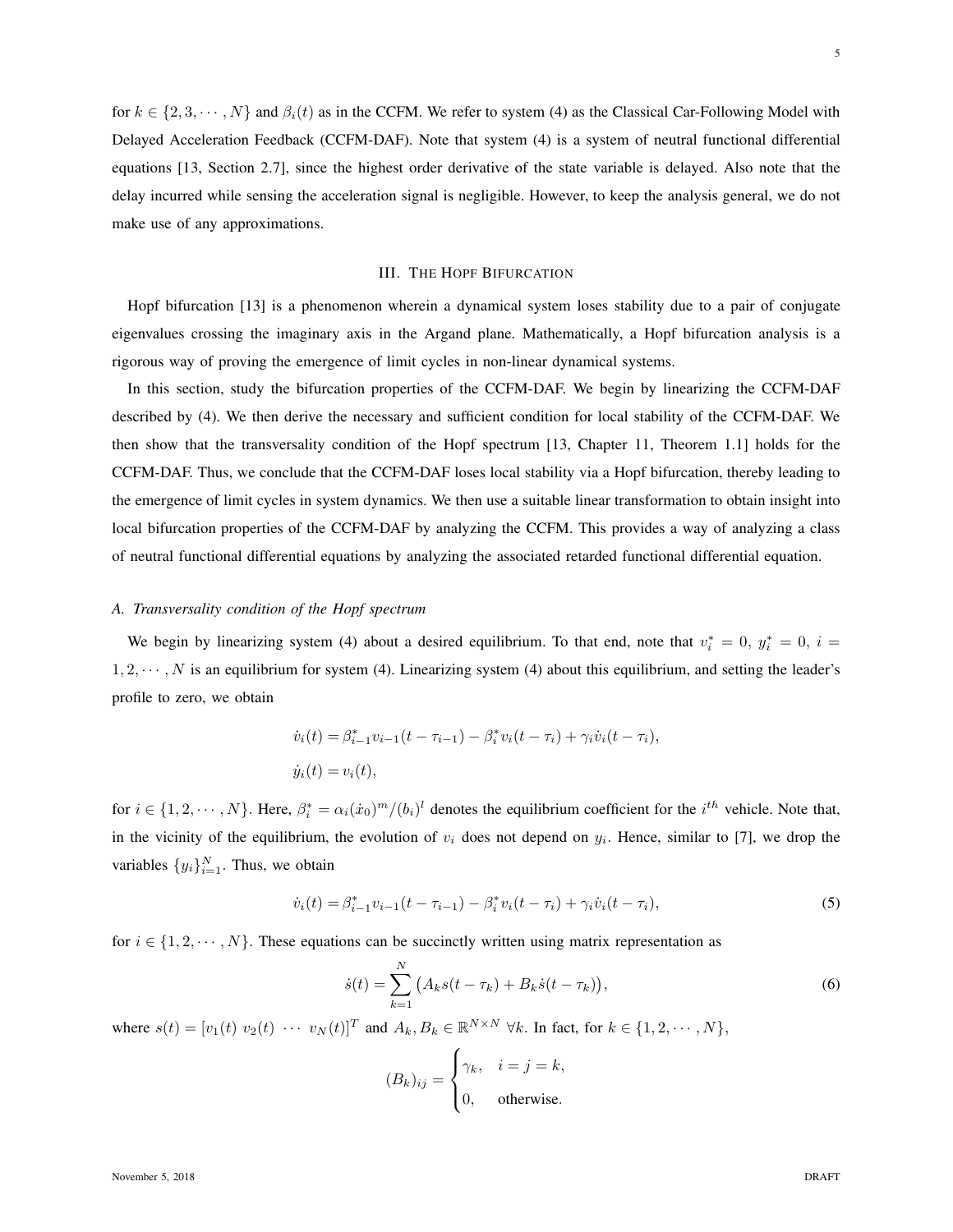Also, for  $k \in \{1, 2, \dots, N - 1\}$ ,

$$
(A_k)_{ij} = \begin{cases} -\beta_k^*, & i = j = k, \\ \beta_k^*, & j = k, i = k+1, \\ 0, & \text{otherwise,} \end{cases}
$$

and

$$
(A_N)_{ij} = \begin{cases} -\beta_N^*, & i = j = k, \\ 0, & \text{otherwise.} \end{cases}
$$

The characteristic equation of (6), is given by [11, Section 5.1]

$$
f(\lambda) = \det \left( \lambda I_{N \times N} - \sum_{k=1}^{N} (e^{-\lambda \tau_k} A_k + \lambda e^{-\lambda \tau_k} B_k) \right) = 0.
$$

On simplification, this yields

$$
f(\lambda) = \prod_{i=1}^{N} (\lambda - \gamma_i \lambda e^{-\lambda \tau_i} + \beta_i^* e^{-\lambda \tau_i}) = 0.
$$
 (7)

Typically, the above term is zero due to exactly one term being zero. Therefore, for some  $i \in \{1, 2, \dots, N\}$ , we have

$$
\lambda - \gamma_i \lambda e^{-\lambda \tau_i} + \beta_i^* e^{-\lambda \tau_i} = 0.
$$
\n(8)

Note that (4) is a system of neutral-type equations. Therefore, we require an addition 'neutral condition' for the system stability to be characterized by its eigenvalues being located in the open left half of the Argand plane. For systems of the form (4), this condition is given by  $\gamma_i < 1$  [13, Section 1.7]. Therefore, we enforce this constraint in the remainder of this paper. We now search for a conjugate pair of eigenvalues of (8) crossing the imaginary axis in the Argand plane, thereby pushing the system into an unstable regime. To that end, we substitute  $\lambda = j\omega$ , where  $j = \sqrt{-1}$ , in (8) to obtain

$$
\beta_i^* \cos(\omega \tau_i) - \gamma_i \omega \sin(\omega \tau_i) = 0,
$$
  

$$
\omega - \gamma_i \omega \cos(\omega \tau_i) - \beta_i^* \sin(\omega \tau_i) = 0.
$$

From the first equality, we have  $\beta_i^* = \gamma_i \omega \tan(\omega \tau_i)$ . Using this, the second equality can then be simplified to  $\cos(\omega \tau_i) = \gamma_i$  and  $\sin(\omega \tau_i) = \beta_i^* / \omega$ . From these, the angular velocity of the oscillations is obtained as

$$
\omega_0 = \frac{\beta_i^*}{\sqrt{1 - \gamma_i^2}}.
$$

Note that, due to the neutral condition ( $\gamma_i$  < 1), we have  $\omega_0 > 0$ . Therefore, when exactly one conjugate pair of eigenvalues lies on the imaginary axis in the Argand plane, we have

$$
\omega_0 = \frac{\beta_i^*}{\sqrt{1 - \gamma_i^2}},\tag{9}
$$

$$
\tau_{i_{cr}} = \frac{1}{\omega_0} \tan^{-1} \left( \frac{\beta_i^*}{\gamma_i \omega_0} \right),\tag{10}
$$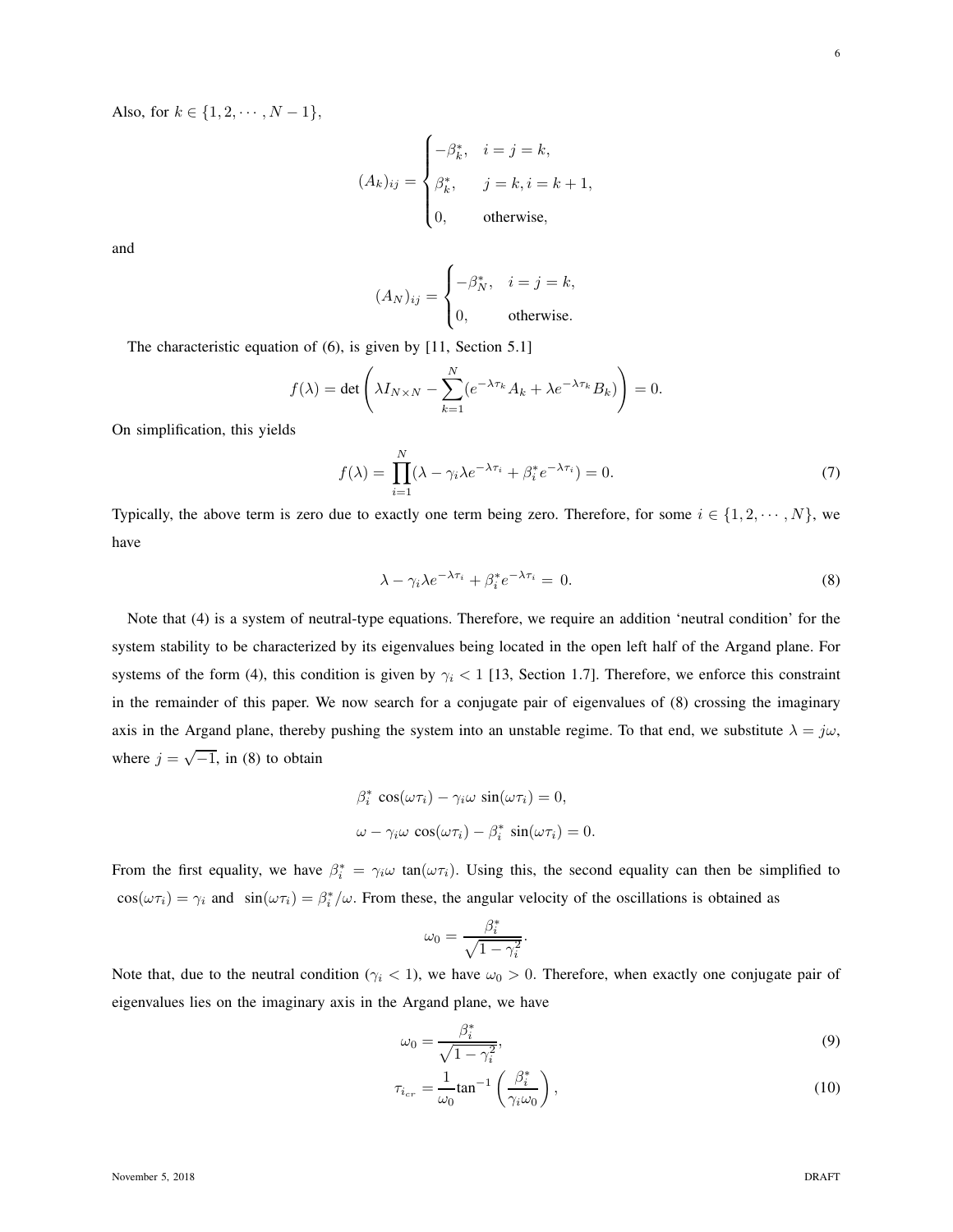We now prove the transversality condition of the Hopf spectrum [13, Chapter 11, Theorem 1.1]

$$
\text{Real}\left(\frac{\mathrm{d}\lambda}{\mathrm{d}\tau_i}\right)_{\tau_i = \tau_{i_{cr}}} \neq 0. \tag{11}
$$

. This would then imply that the CCFM-DAF undergoes a Hopf bifurcation at  $\tau_i = \tau_{i_{cr}}$ . To that end, we differentiate (8) with respect to  $\tau_i$ , and simplifying, to obtain

$$
\text{Real}\left(\frac{\mathrm{d}\lambda}{\mathrm{d}\tau_i}\right)_{\tau_i = \tau_{i_{cr}}} = \frac{\omega_0^2 (1 - \gamma_i^2)}{\tilde{\theta}} > 0,\tag{12}
$$

where  $\tilde{\theta} = (1 - \gamma_i \cos(\omega_o \tau_i))^2 + (\omega_0 \tau_i + \gamma_i \sin(\omega_0 \tau_i))^2$ . Note that the neutral condition  $\gamma_i < 1$  ensures the positivity of the Right Hand Side (RHS) above. Therefore, system (4) undergoes a Hopf bifurcation at  $\tau_i = \tau_{i_{cr}}$ . Hence,  $\tau_i < \tau_{i_{cr}}$  is the necessary and sufficient condition for system (4) to be locally stable when the neutral condition  $\gamma_i$  < 1 is satisfied. Further, when  $\gamma_i$  < 1 holds,  $\tau_i = \tau_{i_{cr}}$  represents the equation of the stability boundary, also known as the Hopf boundary.



Fig. 1: *Stability chart:* The shaded region corresponds to the locally stable region for CCFM-DAF system satisfying  $\beta_i^* = 1$ . Black solid line captures the decreasing trend of the left hand side of (15) with increase in  $\gamma_i$ . The dashed line represents  $\pi/2$ , for reference.

We now infer the effect of DAF on some local properties of the CCFM. We begin by comparing the critical values of the reaction delay under the CCFM-DAF and the CCFM. To that end, we simplify (10), to obtain

$$
\tau_{i_{cr}} = \frac{\sqrt{1 - \gamma_i^2}}{\beta_i^*} \tan^{-1} \left( \frac{\sqrt{1 - \gamma_i^2}}{\gamma_i} \right).
$$
\n(13)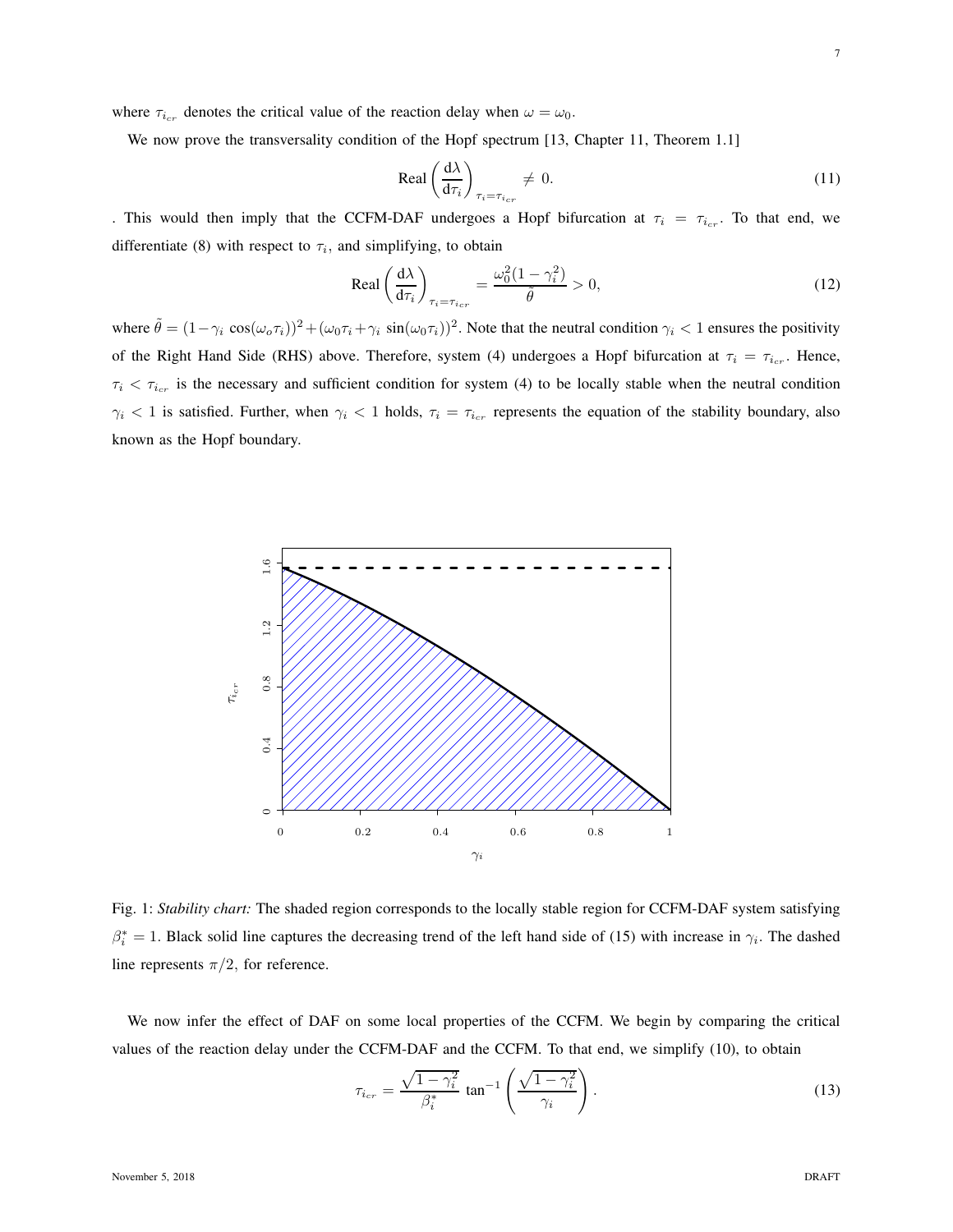In contrast, the critical value of the reaction delay under the CCFM, to be denoted by  $\tilde{\tau}_{i_{cr}}$ , was shown to be [7, Equation (21)]

$$
\tilde{\tau}_{i_{cr}} = \frac{\pi}{2\beta_i^*}.\tag{14}
$$

For the DAF to have a positive impact on the locally stable region of the CCFM, it suffices to show that

$$
\sqrt{1-\gamma_i^2} \tan^{-1} \left( \frac{\sqrt{1-\gamma_i^2}}{\gamma_i} \right) \ge \frac{\pi}{2},\tag{15}
$$

is true. This would ensure that DAF has enlarged (in the set containment sense) locally stable region in the parameter space. Note that (15) is trivially met with equality for  $\gamma_i = 0$ , whence system (4) collapses to the CCFM. Fig. 1 portrays the variation of the left hand side of (15) as  $\gamma_i$  is increased. From this, we can infer the non-existence of a non-trivial  $\gamma_i$  satisfying (15). That is, DAF is detrimental to the stability of the CCFM. In fact, Fig. 1 represents the stability chart for CCFM-DAF systems with  $\beta_i^* = 1$ . Note that an increase in  $\gamma_i$  results in destabilizing of the system for a relatively smaller value of the reaction delay. thereby decreasing the resilience of the CCFM.

#### *B. Local bifurcation properties of the CCFM-DAF*

Thus far, we showed that the CCFM-DAF loses local stability via a Hopf bifurcation, thus leading to the emergence of limit cycles in system dynamics. The next natural step is to characterize the *type* of the Hopf bifurcation and the asymptotic *orbital stability* of the resulting limit cycles. Such an analysis for neutral-type equations is, in general, relatively harder than for their retarded-type counterparts. Thus, in this sub-section, we propose a method of analyzing local bifurcation properties of the CCFM-DAF by analyzing their counterparts for the CCFM.

For notational convenience, we denote  $v_i(t) - \gamma_i v_i(t - \tau_i)$  by  $l_i(t)$  in (4). Hence, the RHS of (4) captures the dynamics of  $l_i(t)$ . In other words, for  $i \in \{1, 2, \dots, N\}$ , we have

$$
\dot{l}_i(t) = \beta_{i-1}(t - \tau_{i-1}) \ v_{i-1}(t - \tau_{i-1}) - \beta_i(t - \tau_i) \ v_i(t - \tau_i). \tag{16}
$$

Note that the variable  $l_i(t)$  can be expressed as  $l_i(t) = \langle c, \mathbf{v}(t) \rangle = [1 - \gamma_i][v_i(t) v_i(t - \tau_i)]^T$ , where  $c = [1 - \gamma_i]^T$ and  $\mathbf{v}(t) = [v_i(t) \ v_i(t - \tau_i)]^T$ . We now prove a general result, which we then use for our specific system.

*Lemma* 1: Let  $x(t) = [x_1(t) \ x_2(t)]^T$  and  $c = [c_1 \ c_2]^T$ , where  $x_1$  and  $x_2$  are bounded, non-constant real-valued functions and  $c_1$  and  $c_2$  are non-zero, real constants. Also, let  $y(t) = \langle c, x(t) \rangle = c_1x_1(t) + c_2x_2(t)$ . Then,  $y(t)$  is periodic if and only if  $x(t)$  is periodic. Moreover,  $x(t)$  and  $y(t)$  will have the same period.

*Proof:* First, let  $x(t)$  be periodic with period  $T > 0$ , i.e.,  $x(t+T) = x(t)$   $\forall t$ . Then,  $y(t+T) = \langle c, x(t+T) \rangle =$  $\langle c, x(t) \rangle = y(t) \,\forall t$ . Hence,  $y(t)$  is periodic with period T. Conversely, assume that  $y(t)$  is periodic with period  $T > 0$ , i.e.,  $y(t + T) = y(t) \forall t$ . Then,  $\langle c, x(t + T) \rangle = \langle c, x(t) \rangle \forall t$ . Therefore,  $\langle c, x(t) - x(t + T) \rangle = 0 \forall t$ . Since c<sub>1</sub> and c<sub>2</sub> are non-zero, the assumptions on  $x_1$  and  $x_2$  imply that  $x(t) = x(t + T) \forall t$ , *i.e.*,  $x(t)$  is periodic with period T.  $\Box$ 

In the context of the CCFM-DAF, Lemma 1 implies that  $v_i(t)$  is periodic if and only if  $l_i(t)$  is periodic, and that their periods coincide. Moreover, this equivalence also implies that the aforementioned transformation preserves the topological changes in the phase space, *i.e.*,  $v_i(t)$  would undergo the same type of Hopf bifurcation as  $l_i(t)$  and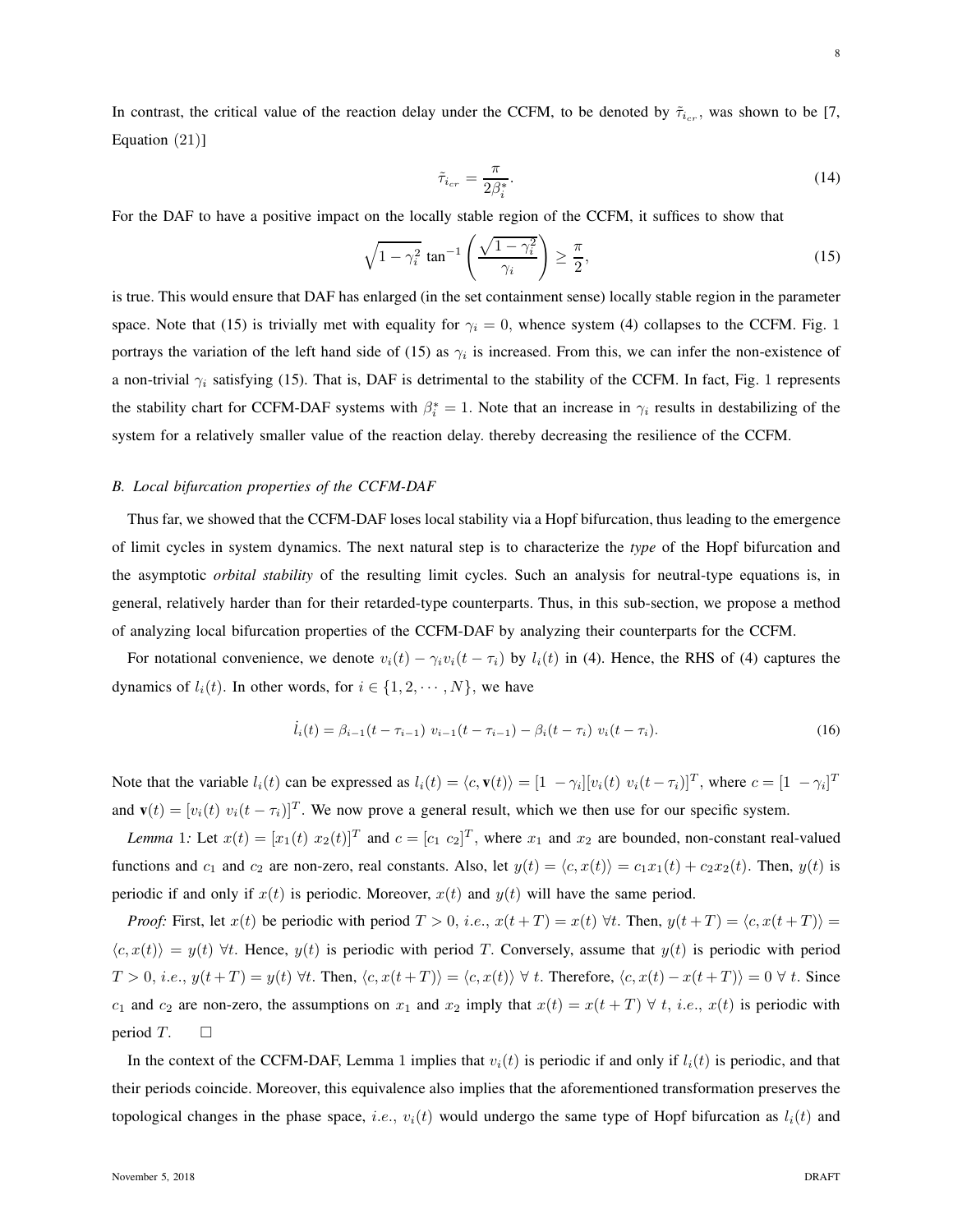the emergent limit cycles would have the same asymptotic orbital stability. Note that the detailed Hopf bifurcation

9

analysis for the CCFM has been performed in [7, Section VIII]. In the next sub-section, we discuss the effect of DAF on the frequency of emergent limit cycles. In Section VII, we will numerically evaluate how DAF affects the amplitude of emergent limit cycles.

## *C. Discussion*

A few remarks are in order.

- (1) Note that the system loses stability when the very first conjugate pair of eigenvalues crosses the imaginary axis in the Argand plane. Since the derivative (12) is positive, increasing the reaction delay beyond its critical value cannot restore stability. Specifically, the CCFM-DAF cannot undergo *stability switches*.
- (2) From (10), note that the critical value of the reaction delay  $\tau_{i_{cr}}$  depends on system parameters. This implies that an appropriate variation in *any* of these parameters could push the system into the unstable regime. Thus, we can choose any of these parameters to act as the bifurcation parameter. Alternatively, we could even use an exogenous non-dimensional parameter as the bifurcation parameter, as done in [5], [7].
- (3) By  $f_0$  and  $\tilde{f}_0$ , we denote the frequency of the emergent limit cycles of the CCFM-DAF and the CCFM respectively. Then, from (9), we have  $f_0 = \omega_0/2\pi$ . Similarly, from [7, Equation (21)], we have  $\tilde{f}_0 = \beta_i^*/2\pi$ . Comparing the two, we have  $f_0 \ge \tilde{f}_0$ . Therefore, we infer that DAF increases the frequency of the emergent limit cycles of the CCFM. In summary, in addition to shrinking the locally stable region of the CCFM, DAF increases the frequency of emergent limit cycles. In the context of transportation networks, this is detrimental since oscillations of increased frequency manifest as fast jerky vehicular motion; this may degrade the ride quality.
- (4) Finally, note that Olfati-Saber *et al.* derive an expression similar to (14) in the context of consensus dynamics [20]. Hence, our results apply to *any* system with a characteristic equation similar to (8), independent of the underlying application.

## IV. NON-OSCILLATORY CONVERGENCE

In this section, we study the effect of DAF on the non-oscillatory property of solutions of the CCFM. Since relative velocities and headways form the dynamical variables for the CCFM-DAF, it is desirable for the solutions to possess the non-oscillatory property. This may ensure the resulting traffic flow to be smooth and the ride quality good, due to lack of jerky vehicular motion.

Note that the solutions of the CCFM possess the non-oscillatory property if and only if the parameters satisfy [7, Equation (23)]

$$
\beta_i^* \tau_i \le \frac{1}{e},
$$

for  $i \in \{1, 2, \dots, N\}$ . To understand the effect of DAF, we re-state a version of [11, Theorem 6.1.3] as follows.

*Lemma* 2*:* Consider a system with the characteristic equation

$$
f(\lambda) = \lambda + p\lambda e^{-\lambda \tau} + q e^{-\lambda \sigma} = 0,
$$
\n(17)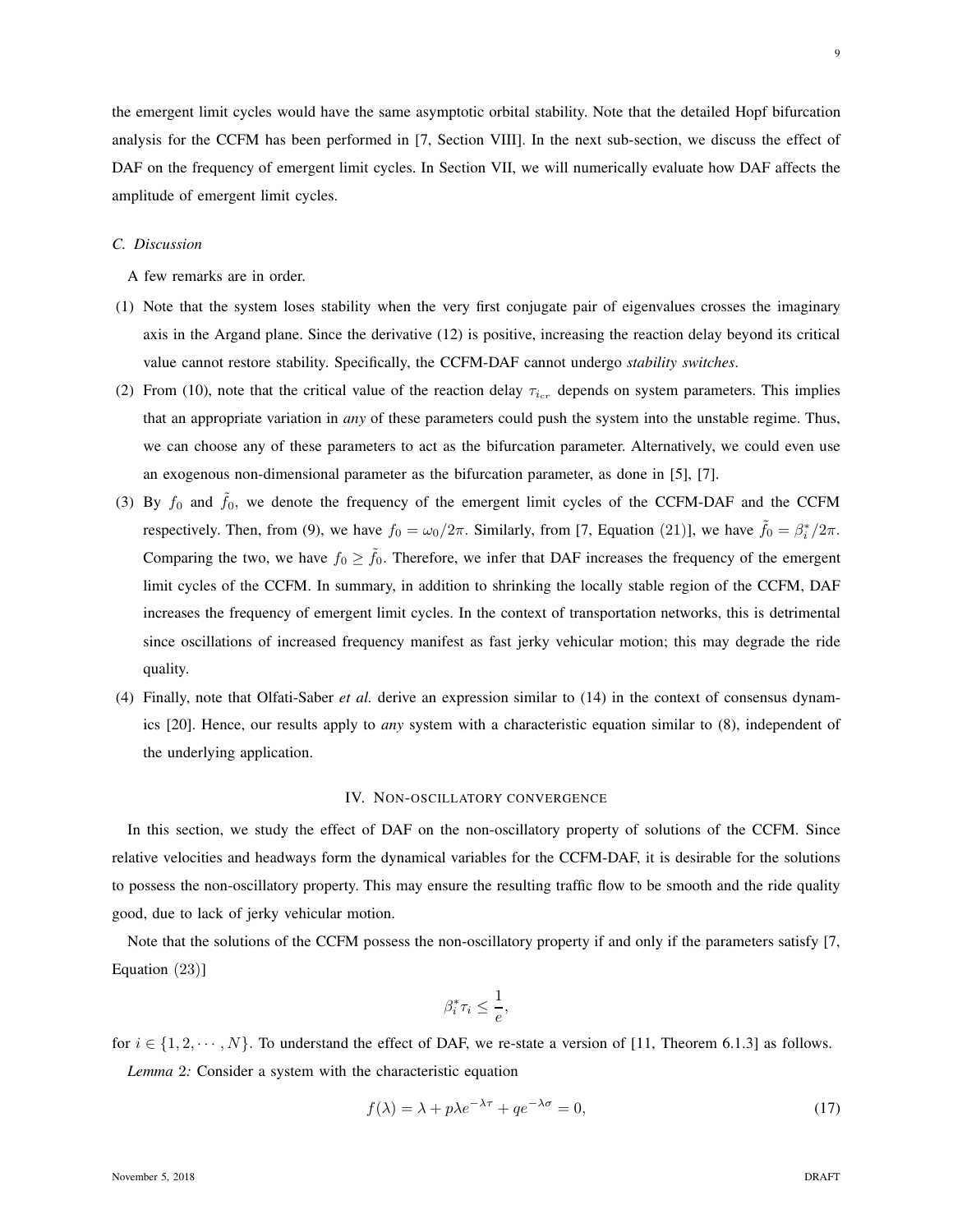where  $p \in \mathbb{R}$ ,  $\tau, q \in (0, \infty)$  and  $\sigma \in [0, \infty)$ . Then, every solution of the said system oscillates if

$$
p \neq -1 \text{ and } \frac{q(\sigma - \tau)}{1 + p} < \frac{1}{e}.\tag{18}
$$

Comparing the characteristic equation of the CCFM-DAF (8) with (17), we obtain  $p = -\gamma_i$ ,  $\tau = \sigma = \tau_i$  and  $q = \beta_i^*$ . Due to the neutral condition  $\gamma_i < 1$ , we have  $p \neq -1$  being automatically satisfied. Similarly, since  $\tau = \sigma$ , the inequality in (18) is also satisfied. Thus, the CCFM-DAF satisfies the sufficient condition of Lemma 2. Therefore, *every* solution of the CCFM-DAF oscillates. In other words, DAF destroys the non-oscillatory property of the solutions of the CCFM. Therefore, incorporating DAF may result in persistent jerky vehicular motion, thereby degrading ride quality.

# V. STRING STABILITY

It is well known that ensuring pairwise stability of vehicles does not guarantee that the entire platoon will be stable [14]. Hence, we need to also ensure *string stability, i.e.,* we need to ensure that the disturbance in state variables does not propagate along the platoon. In this section, we derive a sufficient condition for string stability of the CCFM-DAF, following closely the methodology used in [8]; we ensure that the magnitude-squared Bode plot of the pairwise interaction lies below unity for all frequencies.

We begin by noting that the dynamics of pairwise evolution of state variables for the CCFM-DAF is given by

$$
\dot{v}_i(t) - \gamma_i \dot{v}_i(t - \tau_i) = \beta_{i-1}(t - \tau_{i-1})v_{i-1}(t - \tau_{i-1}) - \beta_i(t - \tau_i)v_i(t - \tau_i),
$$

for  $i \in \{1, 2, \dots, N\}$ . Taking Laplace transform and simplifying, we obtain the transfer function of pairwise interaction as

$$
H_i(s) = \frac{V_i(s)}{V_{i-1}(s)} = \frac{\beta_{i-1}^* e^{-s\tau_{i-1}}}{s + (\gamma_i s + \beta_i^*) e^{-s\tau_i}}.
$$

To obtain the magnitude-squared Bode plot, we substitute  $s = j\omega$  and simplify. This yields

$$
|H_i(j\omega)|^2 = \frac{(\beta_{i-1}^*)^2}{\omega^2 (1 + \gamma_i^2 + 2\gamma_i \cos(\omega \tau_i)) - 2\beta_i^* \omega \sin(\omega \tau_i) + (\beta_i^*)^2}.
$$
(19)

Note that  $\omega^2 + (\beta_i^*)^2 - 2\beta_i^* \omega \sin(\omega \tau_i) \geq \omega^2 (1 + \gamma_i^2 + 2\gamma_i \cos(\omega \tau_i)) - 2\beta_i^* \omega \sin(\omega \tau_i) + (\beta_i^*)^2$ . Therefore, we have

$$
|H_{l_i}(j\omega)|^2 = \frac{(\beta_{i-1}^*)^2}{(\omega + \beta_i^*)^2}
$$
  
 
$$
\leq \frac{(\beta_{i-1}^*)^2}{\omega^2 - 2\beta_i^* \omega \sin(\omega \tau_i) + (\beta_i^*)^2} \leq |H_i(j\omega)|^2.
$$

Note that  $|H_{l_i}(j\omega)|^2$  is a monotonic decreasing function in  $\omega$  over  $\omega \ge 0$ . Therefore, it suffices to ensure  $|H_{l_i}(0)|^2 \le$ 1. This mandates that  $\beta_{i-1}^* \leq \beta_i^*$  hold true for each i. Since  $|H_{l_i}(j\omega)|^2$  is a lower bound on  $|H_i(j\omega)|^2$ ,  $\beta_{i-1}^* \leq \beta_i^*$ for each i is a necessary condition for string stability of the CCFM-DAF. In other words, if  $\beta_{i-1}^* > \beta_i^*$  for some i, then CCFM-DAF cannot be string stable. Therefore, we henceforth impose  $\beta_{i-1}^* \leq \beta_i^*$  for each i. Thus, we have

$$
|H_i(j\omega)|^2 \le \frac{(\beta_i^*)^2}{\omega^2 (1 + \gamma_i^2 + 2\gamma_i \cos(\omega \tau_i)) - 2\beta_i^* \omega \sin(\omega \tau_i) + (\beta_i^*)^2}.
$$
\n(20)

We now derive a condition for the upper bound to  $|H_i(j\omega)|^2$  in (20) to be less than unity. This would yield a sufficient condition for string stability of the CCFM-DAF. To that end, note that the upper bound is less than or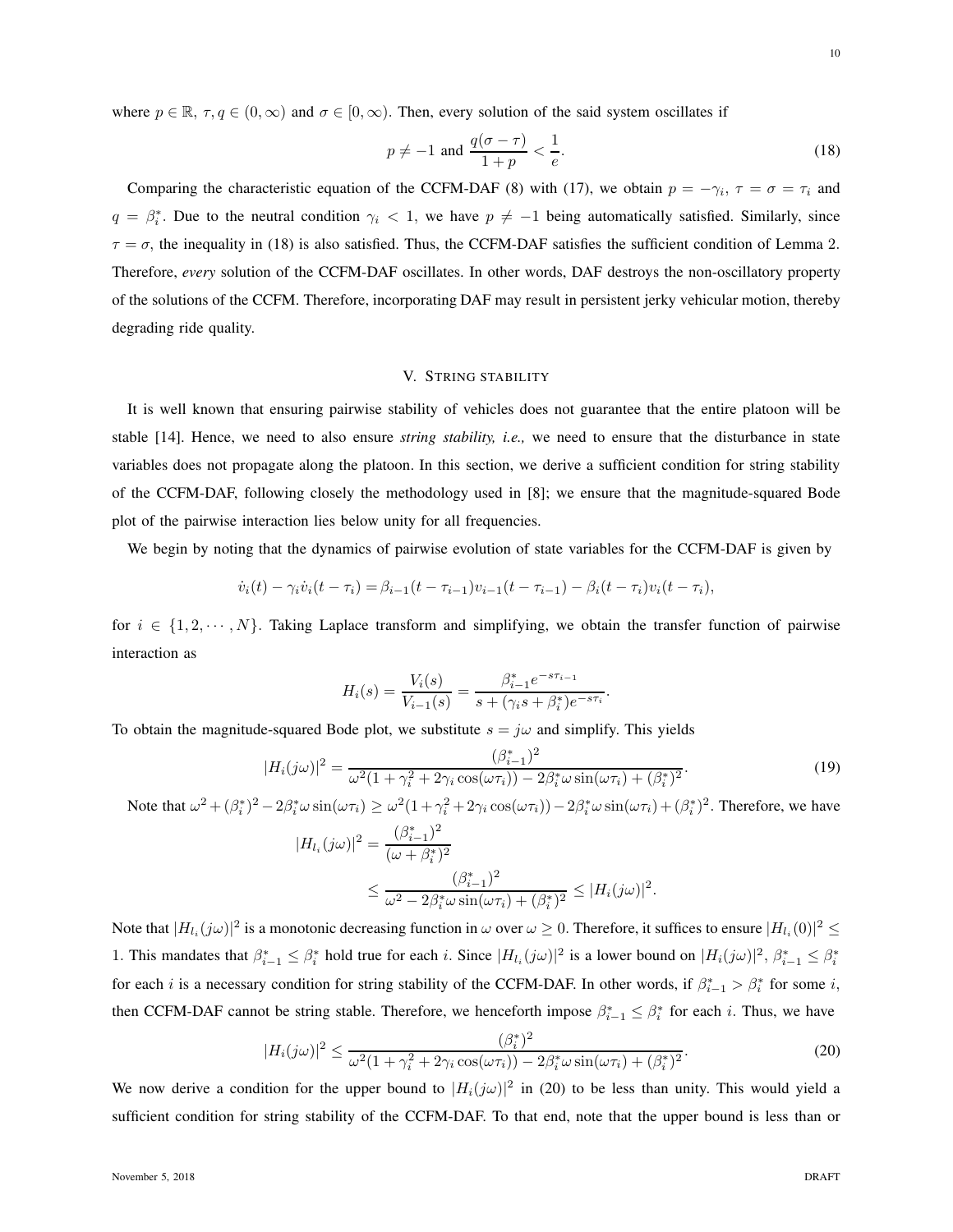equal to 1 if and only if  $\omega^2(1 + \gamma_i^2 + 2\gamma_i \cos(\omega \tau_i)) - 2\beta_i^* \omega \sin(\omega \tau_i) \ge 0 \ \forall \ \omega \ge 0$ . Re-arranging, we need to find a condition such that

$$
\frac{2\gamma_i \cos(\omega \tau_i) + 1 + \gamma_i^2}{2\beta_i^* \tau_i} \ge \frac{\sin(\omega \tau_i)}{\omega \tau_i}
$$

holds true. Note that the RHS of the above equation is upper bounded by unity. Hence, to obtain a sufficient condition, we replace the RHS with 1. Further, note that  $\cos(\omega \tau_i) \geq -1 \ \forall \ \omega, \tau_i$ . Substituting these, we obtain

$$
\beta_i^* \tau_i \le \frac{(1 - \gamma_i)^2}{2}.
$$

That is, a sufficient condition for string stability of the CCFM-DAF is

$$
\beta_{i-1}^* \le \beta_i^* \text{ and } \beta_i^* \tau_i \le \frac{(1-\gamma_i)^2}{2},\tag{21}
$$

for  $i \in \{1, 2, \cdots, N\}$ .

Note that (21) reduces to [8, Equation (8)] when  $\gamma_i = 0$ . That is, we recover the sufficient condition for the CCFM from (21) when  $\gamma_i = 0$ . Further, as  $\gamma_i$  increases to 1, the RHS of (21) decreases. This shows a degradation in the region corresponding to string stability as the DAF signal strength is increased.

## VI. ROBUST STABILITY

In this section, we study the effect of DAF on the resilience of the CCFM to parametric uncertainty. To that end, we assume that the parameter  $\beta_i^*$  is uncertain in an interval  $[\underline{\beta}_i^*]$  $\overrightarrow{i}, \overrightarrow{\beta}_{i}^*$  $[i]$ , for each i. Specifically, we assume that these parameters are time-invariant, *i.e.,* their value is apriori unknown. However, once these values materialize in the said interval, they are fixed. We then derive a necessary condition for robust stability of the CCFM-DAF, and substitute the "worst-case" value of the uncertain parameter in this expression to infer the effect of DAF on the resilience of the CCFM to parametric uncertainty.

We begin by noting that the necessary and sufficient condition for local stability of the CCFM-DAF, which was derived in Section III, is

$$
\tau_i < \frac{\sqrt{1-\gamma_i^2}}{\beta_i^*} \tan^{-1} \left( \frac{\sqrt{1-\gamma_i^2}}{\gamma_i} \right),
$$

for  $i \in \{1, 2, \dots, N\}$ . However,  $\tan^{-1}(x) \le \pi/2 \ \forall \ x \in \mathbb{R}$ . Therefore, a *necessary* condition for local stability is

$$
\tau_i < \frac{\pi\sqrt{1-\gamma_i^2}}{2\beta_i^*},
$$

for  $i \in \{1, 2, \dots, N\}$ . Substituting the "worst-case" value of  $\beta_i^*$  in this condition, we obtain a necessary condition for robust stability of the CCFM-DAF as

$$
\tau_i < \frac{\pi\sqrt{1-\gamma_i^2}}{2\overline{\beta}_i^*},\tag{22}
$$

for  $i \in \{1, 2, \cdots, N\}$ .

Note that as the DAF signal strength increases (*i.e.*, as  $\gamma_i$  increases to 1), the RHS of (22) decreases to zero. That is, the CCFM becomes less resilient to parametric uncertainty as the DAF signal strength increases.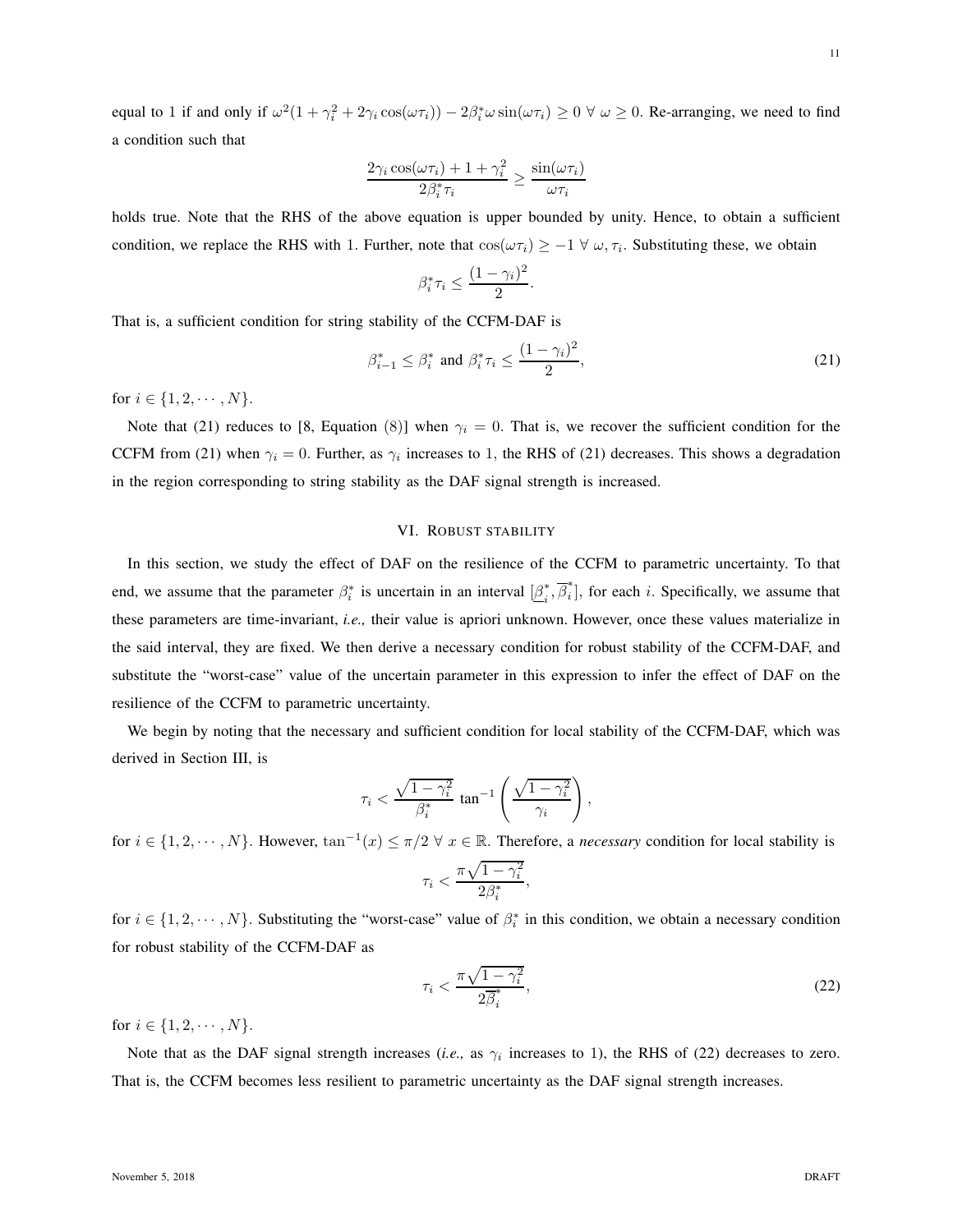

Fig. 2: *Bifurcation diagram:* Plot of variation in the envelope of the emergent limit cycles with respect to  $\tau_2$ , as  $\gamma_2$  is varied in  $\{0, 0.5, 0.9\}.$ 

#### VII. NUMERICAL COMPUTATIONS

In this section, we present a numerically-constructed bifurcation diagram to understand the effect of DAF on the amplitude of emergent limit cycles. We make use of the scientific computation software MATLAB to solve system (4) using the 'method of steps' [16, Chapter 5]. We then plot the envelope (*i.e.,* the maximum and the minimum values) of the resulting steady-state solution.

For the numerical computations, we consider 4 vehicles following a lead vehicle, *i.e.*,  $N = 4$ , and assume that the  $3^{rd}$  vehicle undergoes a Hopf bifurcation. We initialize the remaining parameter values to:  $\alpha_1 = 0.1$ ,  $\alpha_2 = 0.5$ ,  $\alpha_3 = 0.3$ ,  $\tau_1 = 0.6$ ,  $\tau_2 = 1$ ,  $\tau_3 = 0.2$ ,  $m = 1.5$ . We also assume uniform traffic flow with all headways of unit length. We then fix  $\dot{x}_0$  using (10) to ensure  $\tau_{2_{cr}} = 1$ , for simplicity. We then vary  $\gamma_2$  in the range  $\{0, 0.5, 0.9\}$ to infer the effect of DAF on the amplitude of the emergent limit cycles. From Fig. 2, note the emergence of limit cycles when  $\tau_2 = 1$ , as predicted by the analysis, as the system undergoes a Hopf bifurcation. Also note that increasing the DAF signal strength reduces the amplitude of the emergent limit cycles. Combining this observation with the discussion in Section III-C, DAF leads to limit cycles of higher frequency and smaller amplitude. In the transportation setting, this may lead to short and fast jerky vehicular motion, which could further degrade ride quality. Finally, note the effect of the change in  $\gamma_2$ : the change in amplitude is larger when  $\gamma_2$  is increased from 0.5 to 0.9, as opposed to when it is varied from 0 (*i.e.,* CCFM) to 0.5.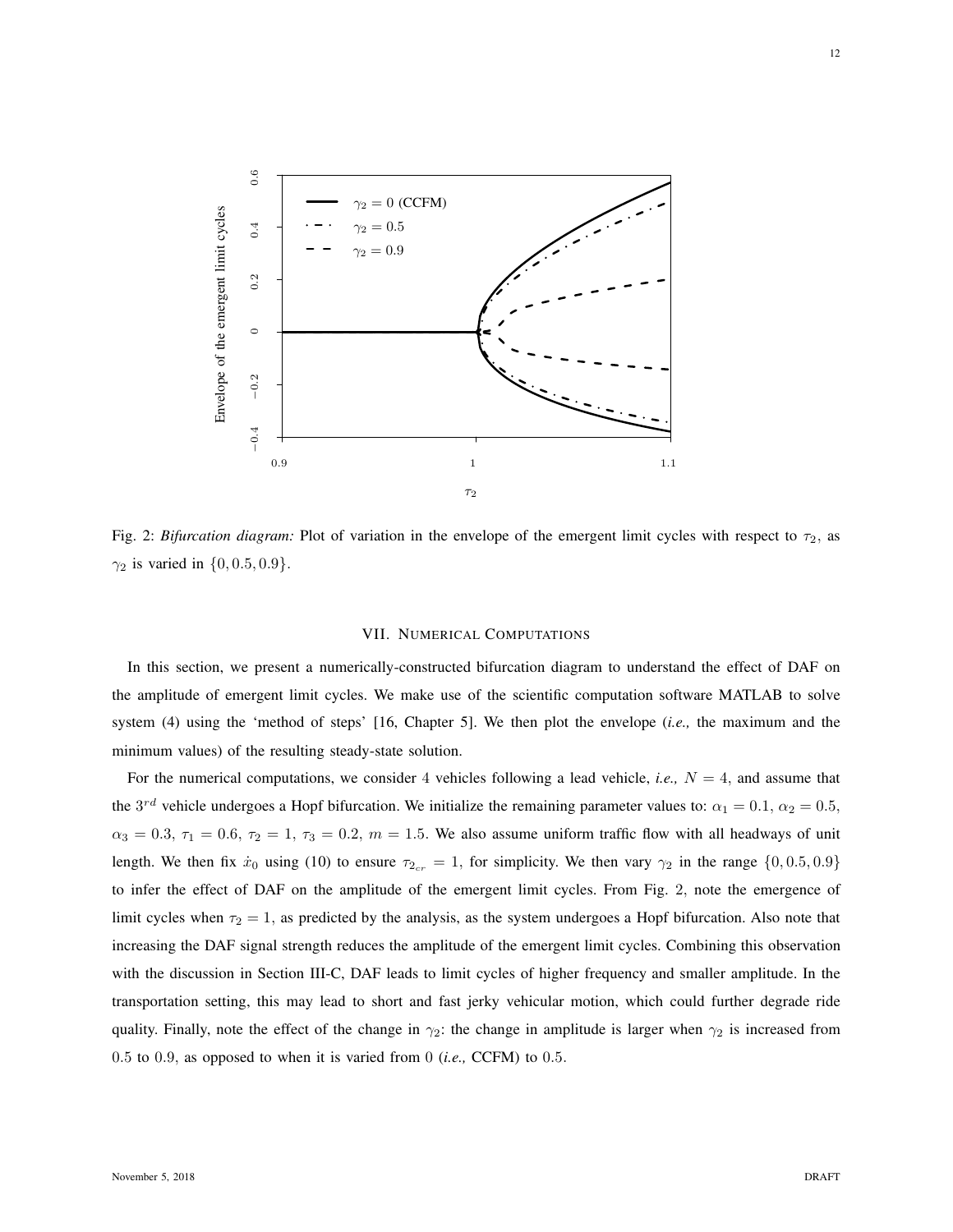#### VIII. CONCLUDING REMARKS

In this paper, we brought forth the effects of DAF on the qualitative dynamical properties of a platoon of vehicles traversing a straight road without passing. Motivated by the positive impact of DAF in several applications, we began by incorporating DAF in the evolution equations of the CCFM. We then derived the necessary and sufficient condition for local stability of the CCFM-DAF, and showed that DAF shrinks the locally stable region. Next, we proved that DAF preserves the *manner* in which the CCFM loses local stability by proving the transversality condition of the Hopf spectrum. This results in the emergence of limit cycles in system dynamics. We also showed that DAF increases the frequency of emergent limit cycles.

We then made use of a suitable linear transformation to obtain insight into the local bifurcation properties of the CCFM-DAF by analyzing the analogous properties of the CCFM. Specifically, we proved that the CCFM-DAF undergoes a Hopf bifurcation if and only if the CCFM does. Additionally, this allowed us to study the type of Hopf bifurcation and the asymptotic orbital stability of the emergent limit cycles for the CCFM-DAF by analyzing the CCFM. We then studied the effect of DAF on three important properties; namely, non-oscillatory convergence, string stability and robust stability. Specifically, we proved that DAF destroys the non-oscillatory property of solutions of the CCFM, increases the risk of string instability and makes the CCFM less resilient to parametric uncertainty. In the process, we derived a sufficient condition for string stability and a necessary condition for robust stability of the CCFM-DAF. Finally, we showed that DAF decreases the amplitude of emergent limit cycles using a numericallyconstructed bifurcation diagram. This served to show that DAF may induce fast and short jerks in the vehicular motion, which could degrade ride quality. Thus, our work reported a practically-relevant application wherein DAF degrades the performance across several measures of interest.

#### ACKNOWLEDGEMENTS

This work is undertaken as a part of an Information Technology Research Academy (ITRA), Media Lab Asia, project titled "De-congesting India's transportation networks." The authors are also thankful to Debayani Ghosh and Sreelakshmi Manjunath for many helpful discussions.

#### **REFERENCES**

- [1] D. Chowdhury, L. Santen and A. Schadschneider, "Statistical physics of vehicular traffic and some related systems," *Physical Reports*, vol. 329, pp. 199-329, 2000.
- [2] D.C. Gazis, R. Herman and R.W. Rothery, "Nonlinear follow-the-leader models of traffic flow," *Operations Research*, vol. 9, pp. 545-567, 1961.
- [3] D. Helbing, "Traffic and related self-driven many-particle systems," *Reviews of Modern Physics*, vol. 73, pp. 1067-1141, 2001.
- [4] E.A. Unwin and L. Duckstein, "Stability of reciprocal-spacing type car-following models," *Transportation Science*, vol. 1, pp. 95-108, 1967.
- [5] G.K. Kamath, K. Jagannathan and G. Raina, "Car-following models with delayed feedback: local stability and Hopf bifurcation," in *Proceedings of the* 53rd *Annual Allerton Conference on Communication, Control and Computing*, 2015.
- [6] G.K. Kamath, K. Jagannathan and G. Raina, "Impact of delayed acceleration feedback on the reduced classical car-following model," in *Proceedings of the 2016 IEEE Conference on Control Applications (CCA)*, 2016.
- [7] G.K. Kamath, K. Jagannathan and G. Raina, "Stability, convergence and Hopf bifurcation analyses of the classical car-following model," *arXiv preprint arXiv:1607.08779*, 2016.